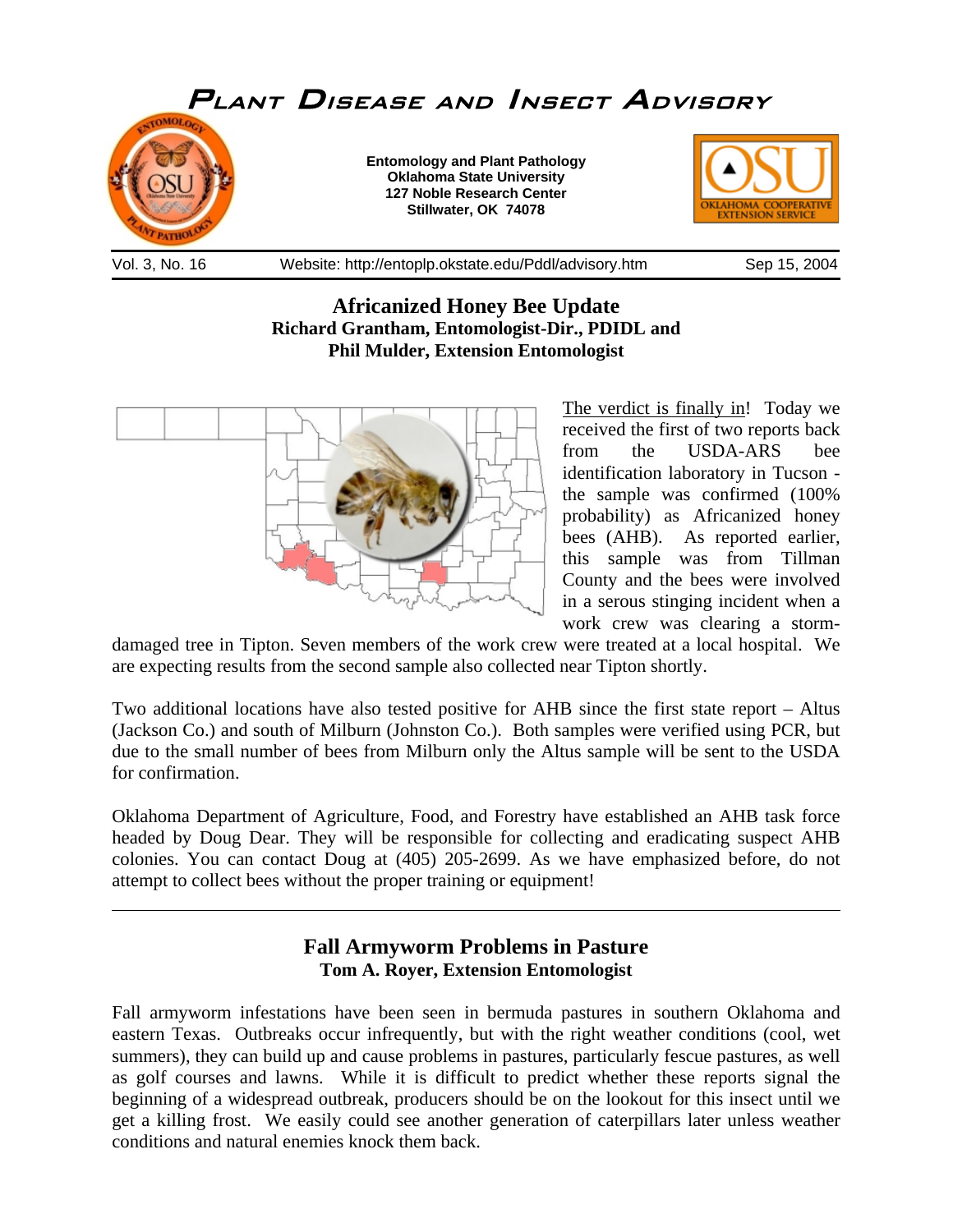Fall armyworms are surface dwelling "climbing cutworm" caterpillars. They get their name because they occur in greater numbers in the fall, and often "march" in large numbers to their next meal. Small larvae do not eat through the leaf tissue, but instead, scrape off all of the green tissue and leave a clear membrane that gives the leaf a "window pane" appearance. Larger larvae can feed voraciously on newly emerged leaves, chewing completely through them. Full-grown larvae pupate in the soil, and will emerge as a moth in 2 weeks.

Mature fall armyworms measure 1½ inches long. Their body color can range from green, to brown to black. When looking for them, pay particular attention to their head capsule and the presence of a prominent inverted white "y" on its head. Scout for fall armyworms by examining plants in several locations within the field. Look for leaves that.



## **Fall Armyworms May Visit Problem in Turf Tom A. Royer, Extension Entomologist**

I have received reports of some fall armyworm infestations occurring in southeastern Oklahoma as well as eastern Texas. I would like to elaborate on fall armyworm management for turf.

Fall armyworms are surface dwelling "climbing cutworm" caterpillars. They get their name because they tend to occur in greater numbers in the fall, and they like to "march" in large numbers from meal to meal. Fall armyworms prefer to eat grasses, and often go unnoticed until they become large. By then, they are large enough to literally destroy a field of grass "overnight". They seem to prefer tall fescue but will also feed on Bermudagrass and other turf. We could continue to see infestations occur until we experience a "killing frost".



l

Fall armyworms can be detected through close examination of the lawn, or by using a "soap flush." A soap flush simply involves mixing about 2 tablespoons of dishwashing soap into a gallon of water. Pour the soapy water over several small areas in your lawn and wait for 30 seconds to one minute. Any larvae that are hidden in the thatch will become irritated by the soap and come to the surface of the lawn. If 3-4 larvae are found per square foot, treatment may be warranted in commercial turf or golf courses.

Mature fall armyworms measure  $1\frac{1}{2}$  inches long when fully grown. Their body color can range from green, to brown to black. When looking for them, pay particular attention to their head capsule and the presence of a prominent inverted white "y" on the head capsule. A hand-held magnifying glass may be needed to see that feature on smaller larvae. Small larvae do not eat through the leaf tissue, but instead, scrape off all of the green tissue and leave a clear membrane that gives the leaf a "window pane" appearance.